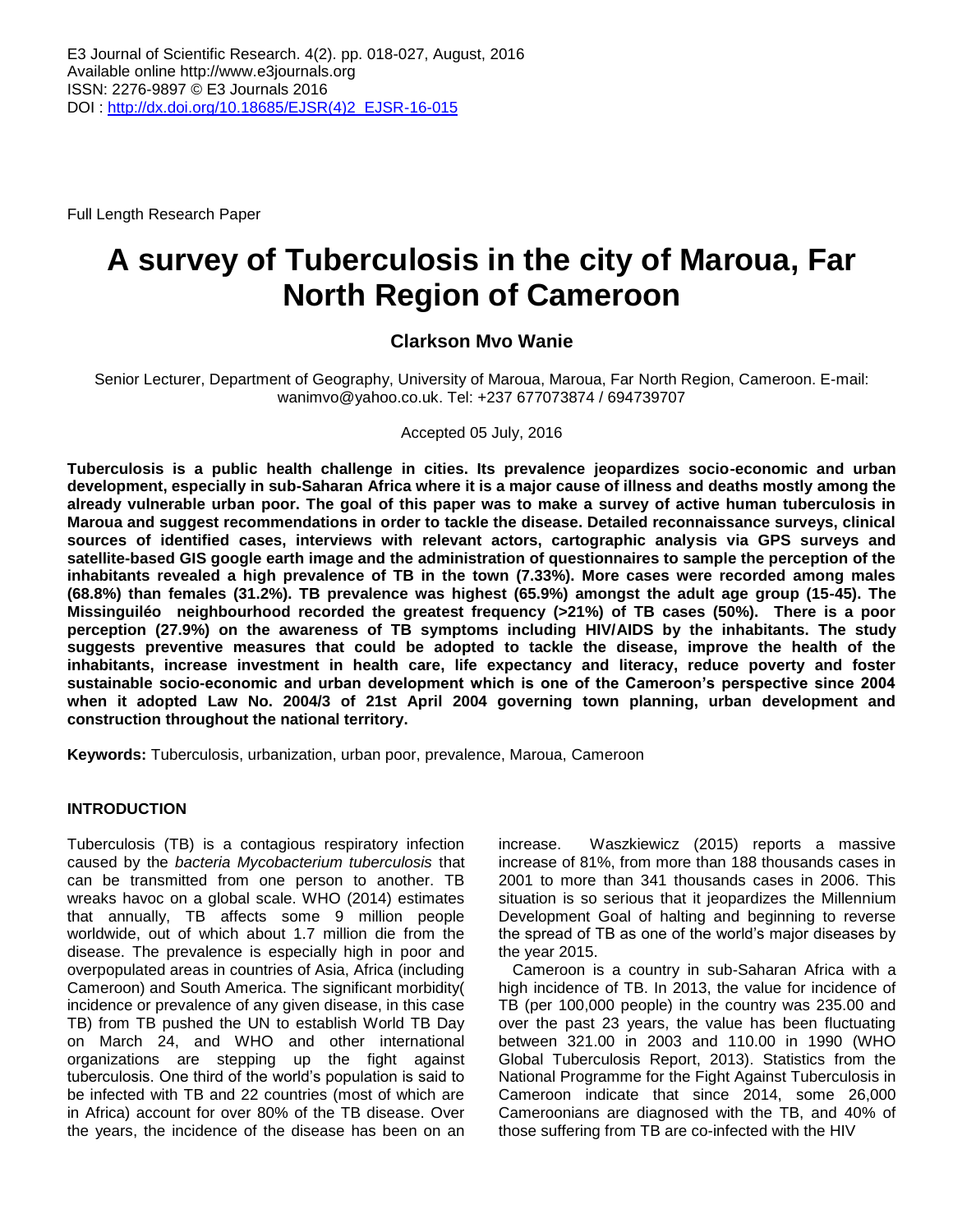

**Figure 1:** Location of Maroua in the Diamaré Division, Far North Region of Cameroon. Source: Maroua Urban

virus. Deaths resulting from TB reached 3,647 or 1.54% of total deaths in 2011while the age adjusted Death Rate is 21.89/100,000 of population. In 2011, Cameroon was ranked  $68<sup>th</sup>$  Most affected country with TB in the world, drastically dropping to  $29<sup>th</sup>$  place in 2013 following therapeutic success by the national Tuberculosis Programme (NTP) which now has more than 216 centres for diagnostic and treatment throughout the national territory.

The study area (Maroua) is the administrative headquarters of the Far North Region of Cameroon, situated in the Diamaré Division. It is one of the oldest of the 312 towns in the country recorded by the Central Bureau for Census and Population Studies-BUCREP (2010). Maroua is located between Latitude10° and 11°N and Longitude 13° and 15°E. The Maroua Municipality covers a surface area of 127km2 and is composed of 3 council areas (Maroua 1-Domayo, Maroua 2-Doualaré and Maroua 3-Dougoui). Maroua is bounded to the north by the Logone and Chari and Mayo Sava, to the south by Mayo Kani, to the east by Mayo Danay and to the west by Mayo Tsanaga Divisions (Fig. 1). The town's population is cosmopolitan and fast increasing. By the year 2011, the town's population stood at over 337,719 inhabitants distributed within the 3 council areas as follows: Maroua 1 (101,800), Maroua 2 (124119) and Maroua 3 (111,800). As of 2015 its population stood at over 400,000 inhabitants. In Cameroon according to law, any agglomeration with 5000 inhabitants is a town or city. TB quickly replicates amongst such a large urban population as is the case in Maroua.

The main problem stems from the high prevalence of TB in the city resulting to deaths. The Commission on Macroeconomics and Health (CMH) cited in Vassall (2009) reports that TB contributes substantially to mortality and morbidity of the world's poorest. This is particularly true among the adult population of developing countries in general. The occurrence of TB in Maroua is ubiquitous and cosmopolitan making its control cumbersome leading to many deaths. In his message on World TB day of 2005, the former UN Sectary Genera-Koffi Annan cited in Gotera *et al*., (2005) echoes that five thousand people die from tuberculosis every day. Even though the treatment of TB is free in Cameroon, many people still die of TB in Maroua due to ignorance.

Deaths resulting from TB are high in developing countries because TB co-exists with other deadly diseases like HIV/AIDS (which impairs immune system that makes the body able to fight diseases). This is rapidly increasing the severity of the TB epidemic particularly in sub-Saharan Africa (Vassals, 2009). This justifies why TB is the leading cause of death of people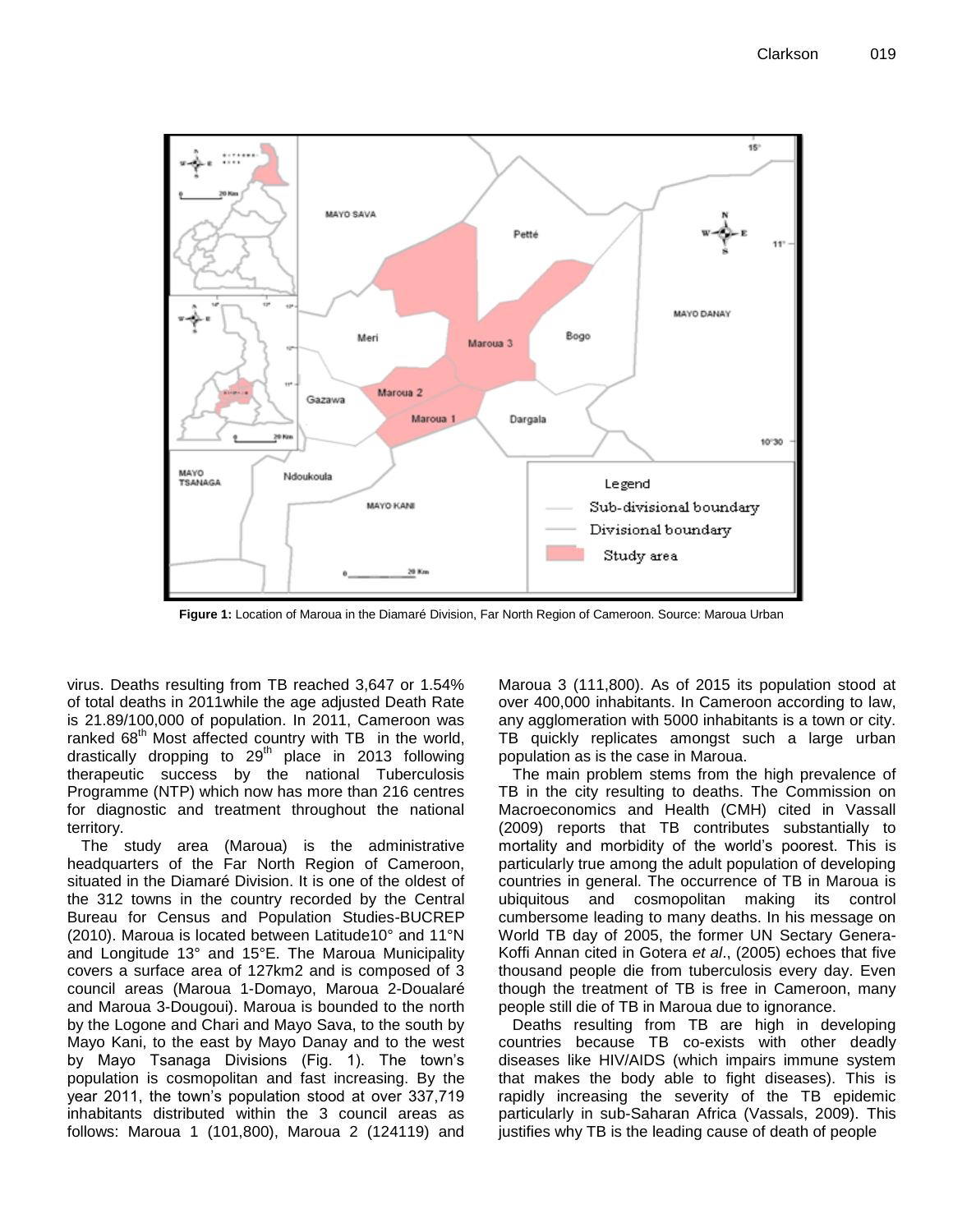with HIV. The Core Group (2013) reports that in 2010, 13% of all TB deaths where in people who were HIV infected. According WHO/UNAIDS (2004) cited in Noeske *et al*., (2006), 5.5% (4.8-9.8%) of sexually active adults (15-49 years old) in Cameroon are living with HIV/AIDS and easily die from TB. Poverty is a propelling factor of TB in low income countries. Many poor people die of TB everyday as TB ravages mostly the poor in society who are suffering from yet another burden of poverty. In Maroua, we find the poorest of the poor who are susceptible to contract TB. Seventy five percent of the population of the Diamaré Division in general lives in absolute poverty (Wanie and Watang, 2013). As a result of unemployment, deprivation and low level of educational attainment, many youths seek pleasurable life in the streets some of whom end up in the web of unwanted pregnancies, STDs including HIV/AIDS and TB.

Vassal (2009) opines that the highly recommended WHO strategy in controlling TB-Directly Observed Treatment, short-course (DOTS) is only available to around half the world's population and thus there remains a considerable mountain to climb to ensure global access to effective TB treatment. So far, Cameroon's led TB control programme in Maroua is limited only to the Regional Hospital, and so is highly centralized. The workforce for the fight against TB in the Hospital is also weak consisting of few workers who share responsibility, and are inadequate and poorly equipped further exacerbating the situation. Perufa-Yone *et al*., (2014) highlights that in developing countries, insufficient resources are a deterrent to routine testing of the susceptibility of Mycobacterium tuberculosis to antituberculosis drugs prior to the treatment. Most of the TB patients are stigmatized, and their esteem has been lost both in households and within the community. The Core Group (2013) highlights that people with TB often sufferin addition to illness-from insults, rejection, isolation, food deprivation and cast out from their homes. Others become alcoholic and addicted to smoking, causing treatment ineffective.

Data on TB prevalence in urban areas (cities) in Cameroon is lacking or non-existent. This far, the bulk of publications on TB in the country focuses on population dynamics of Tuberculous bacilli (Koro Koro *et al*., 2012) and TB control (Keugoung *et al*., 2013). Others include non-conversion of sputum smears in new smear positive Pulmonary Tubercolosis (PTB) patients (Kuban *et al*., 2009; pefura-Yone *et al*., 2014; Noeske *et al*., 2004), PTB in prisons (Noeske *et al*., 2006; 2011), and prevalence of Bovine TB (BTB) in abbatoirs (Awah-Ndukum *et al*., 2010; 2005). Also, seasonal variation and prevalence of TB (Ane-Anyangwe *et al*., 2006), genetic biodiversity of Mycobacterium tuberculosis TB complex strains from patients with PTB (Niobe-Eyangoh *et al*., 2003; Brudey *et al*., 2006), and parameter estimation based synchronization (Bowong and Kurths, 2010) have also

been treated. Other works centre on incidence, time and determinants of treatment defaults (Pefura-Yone *et al*., 2011), acquired anti-TB drugs resistance and risk factors to its outcome (Kuaban *et al*., 2000; Assam-Assam *et al*., 2011; Bercion and Kuaban, 1997), duration and associated factors of patient delay during treatment in rural areas (Cambanis *et al*, 2007), and early results of systematic drug susceptibility testing in PT treatment cases (Noeske *et al*., 2012). Finally, publications on HIV testing, status and outcomes of treatment for TB (Pefura-Yone *et al*., 2012), assessing the accessibility of HIV care packages among patients (Njozing *et al*., 2010) and outcome assessment of a global fund grant for control at a district level (Yumo *et al*., 2011) exists. Since data on the prevalence of TB in cities is lacking, this study seeks to make a survey of TB in the city of Maroua, ascertain the prevalence, neighbourhood, sex and age distribution, analyse the perception of the inhabitants vis-à-vis TB and propose preventive measures.

## **RESEARCH METHODS**

The study was accomplished through a combination of primary and secondary sources. To determine the prevalence of TB, clinical data from the records of four hospitals were consulted: The Regional Hospital (Zokok), Meskine Hospital (Meskine), Christ the Saviour Health Centre (Domayo) and the National Social Security Fund Hospital (Domayo) for a period of 22 months (February 2012-January 2014). These constituted hospital records based on active case findings of TB involving 733 patients. Interviews were undertaken with relevant actors to generate information on government policy in the fight against the disease. To obtain viable information from the inhabitants in relation to perception and responds to the illness and its impact on the livelihood of patients and their dependents, 390 questionnaires were administered in 13 neighbourhoods in the town using the stratified Sampling method, of which 250 were successfully retrieved scoring 64 percent. . In order to delimit the frequency of TB in each of the studied neighbourhoods, two data base sources were employed; a high resolution satellite-based GIS image (Geoeyes 2015) of the town of Maroua obtained from Google Earth and GPS surveys. These were followed by thematic analysis based on 3 classes: 0-10%, 11%-20% and >21% TB prevalence. These were complemented by the use of published materials on the subject. Collected data was analysed using qualitative and cartographic techniques.

## **RESULTS AND INTERPRETATION**

Field evidence revealed a high prevalence and continuous increase in the number of TB active case findings of 7.33% (73.3/1000). Since the year 2010, there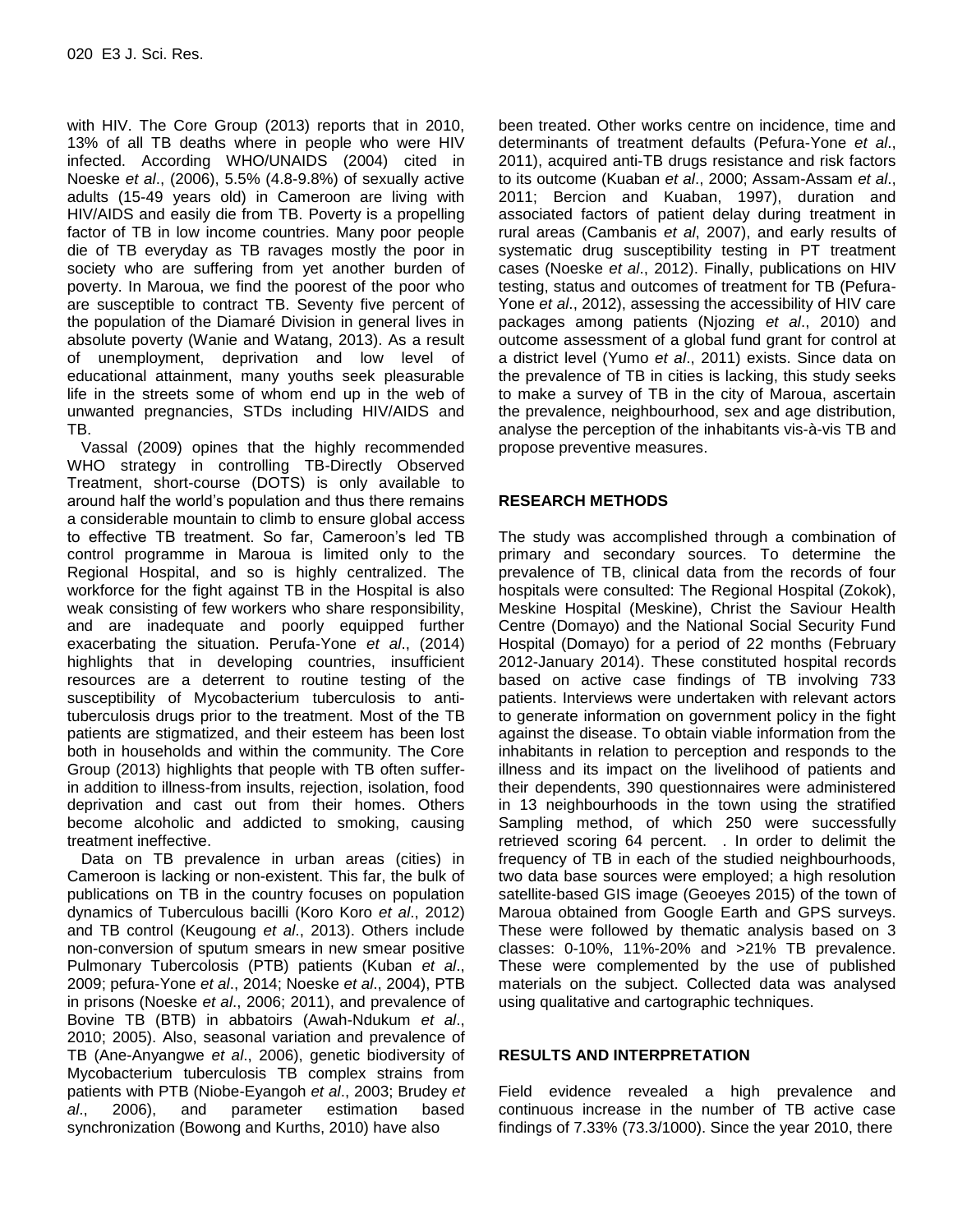

**Figure 2**: Prevalence of TB in Maroua (2003-2013). Source: Field Survey (2014)

|  |  |  |  |  | Table 1: Population growth in Maroua town (1950-2015) |
|--|--|--|--|--|-------------------------------------------------------|
|--|--|--|--|--|-------------------------------------------------------|

| Years | <b>Population</b> | Rate of change (absolute numbers) |  |  |  |
|-------|-------------------|-----------------------------------|--|--|--|
| 1950  | 17,000            |                                   |  |  |  |
| 1976  | 62,600            | 45.600                            |  |  |  |
| 1987  | 123,000           | 60,400                            |  |  |  |
| 1992  | 162,000           | 39,000                            |  |  |  |
| 2001  | 271,700           | 109,700                           |  |  |  |
| 2005  | 330,410           | 58,710                            |  |  |  |
| 2015  | #400,000          | #69,590                           |  |  |  |

# = estimated figure. Source: BUCREP (2010) and Maroua urban Council (2015)

has been a staggering increase in TB incidence, after haven witnessed a drastic fall within the three preceding years (Figure 2).

The continuous increase in the number of TB active case findings could be attributed to two factors; population growth and malnutrition. The population of the town has been growing rapidly as data for the period 1950-2015 in Table 1 indicates. The phenomenal increase of the population could be attributed to two factors; natural increase (from 1.9% growth rate between 1976 and 1987 to 5% by 2015) and in-migration (the creation of The University of Maroua in 2008 which now hosts 4 professional schools and 4 faculties). Furthermore, Maroua is one of the most affected towns by malnutrition in Cameroon since the early 1990s. The situation has been rendered onerous by insecurity and the nefarious activities of the Islamic terrorist sect Boko Haram in the region which causes people to abandon their property and flee their homes (refugees), pushing them into food insecurity.

In 1997, Cameroon established the National TB Programme (NTP) upon recommendation of the WHO and UNION (The international union against tuberculosis and lung diseases), which has as goal to fight against TB throughout the country. The NTP is represented in Maroua at the Regional Hospital. In addition to the NTP at the Regional Hospital, the American hospital (Meskine) is also involved in the fight against TB in the town. The laboratory tests for TB cost 1000FCFA and treatment itself is free throughout the territory with assistance from the World Bank through the distribution of Cotrimoxazole for 6 to 8 months, while the Meskine Hospital provides logistic support. However, resistant cases are hospitalized and treated for longer periods of up to a year or more. Awareness/sensitization campaigns are regularly conducted with quarter heads and religious denominations to encourage patients not to be ashamed to declare their status and to go for hospital consultation as soon as they start manifesting the symptoms.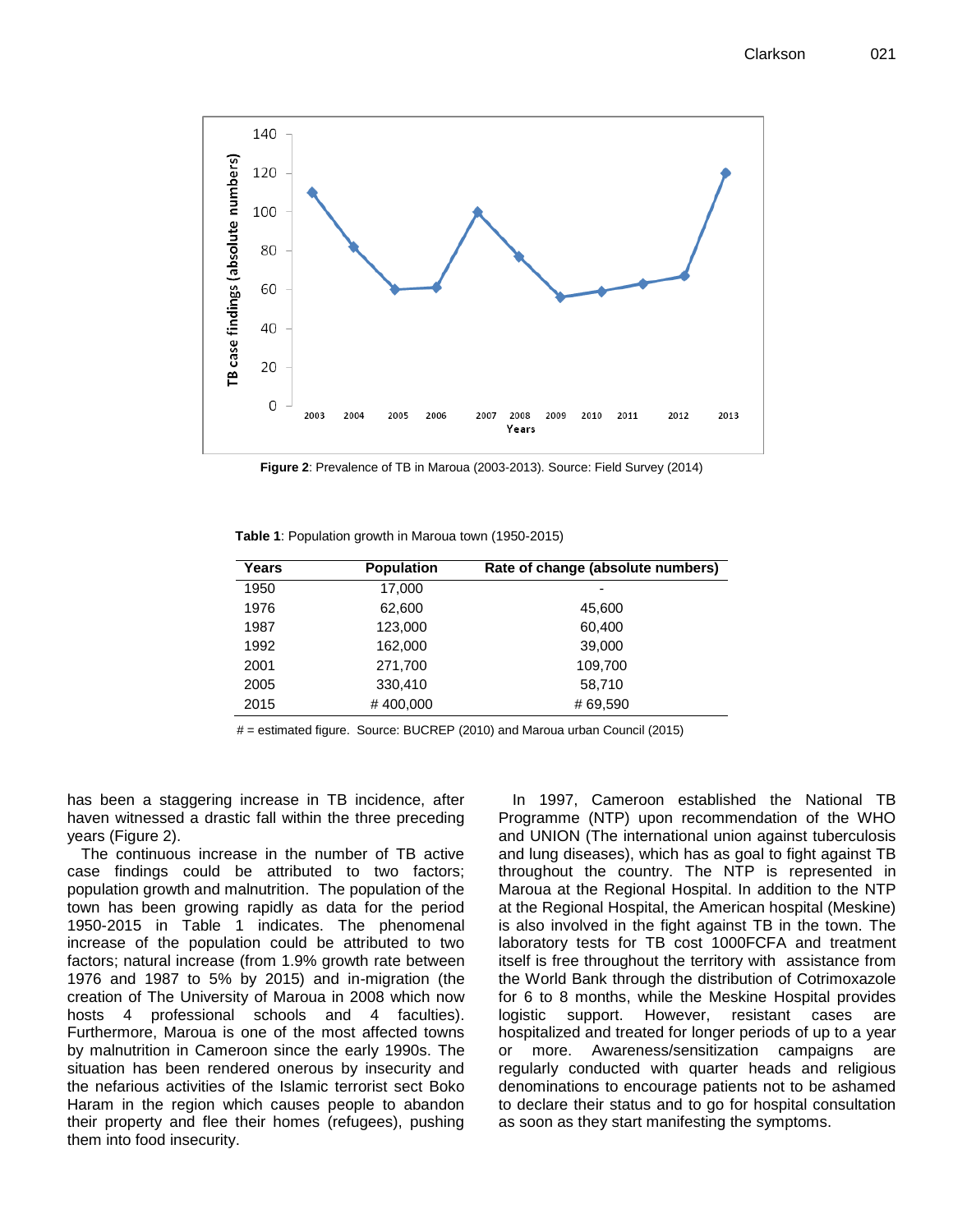

**Figure 3**: Analytical results of TB by quarter in Maroua. Source: Field Survey (2014)



**Figure 4**: Analytical results of TB by sex in Maroua (2008-2012). Source Field Survey (2014)

Analytical results of TB per quarter of residence revealed that some quarters are highly affected than others (Figure 3). Figure 3 reveals that four quarters (Djarengol, Domayo, Founangué and Missinguiléo) hosted active TB cases. One of the four quarters (Missinguiléo) alone records half (50%) of the total active case findings. The nine others: Doualaré, Dougoi, Doursoungo, Kakataré, Ngassa, Palar, Pitoaré, Ourotchédé and Zokok did not register any case of the disease. On a general note, it was observed that the incidence of TB has been on the increase lately.

Analytical result of TB by sex is illustrated in Figure 4. It reveals an inverse (but fluctuating) prevalence between males and females, with more males affected (68.8%) than females (31.2%) as data between 2008 and 2012 indicate. From Figure 4, we realize that more males are affected with TB than females for all the years (2008- 2012). The trend amongst the males between 2008 and 2009 showed a falling one, before starting to increase sharply to 2012 when it recorded its peak (74.6%). This could be explained by two factors; their socioprofessional class involving risky activities and a high rate of promiscuity, smoking and drinking. On the other hand, females registered an increasing rate between 2008 and 2009 with a peak in 2009 of 37.5%, and then started to decline. This declining rate amongst the females could be explained by the fact that in northern regions of Cameroon in general (Adamawa, North and Far North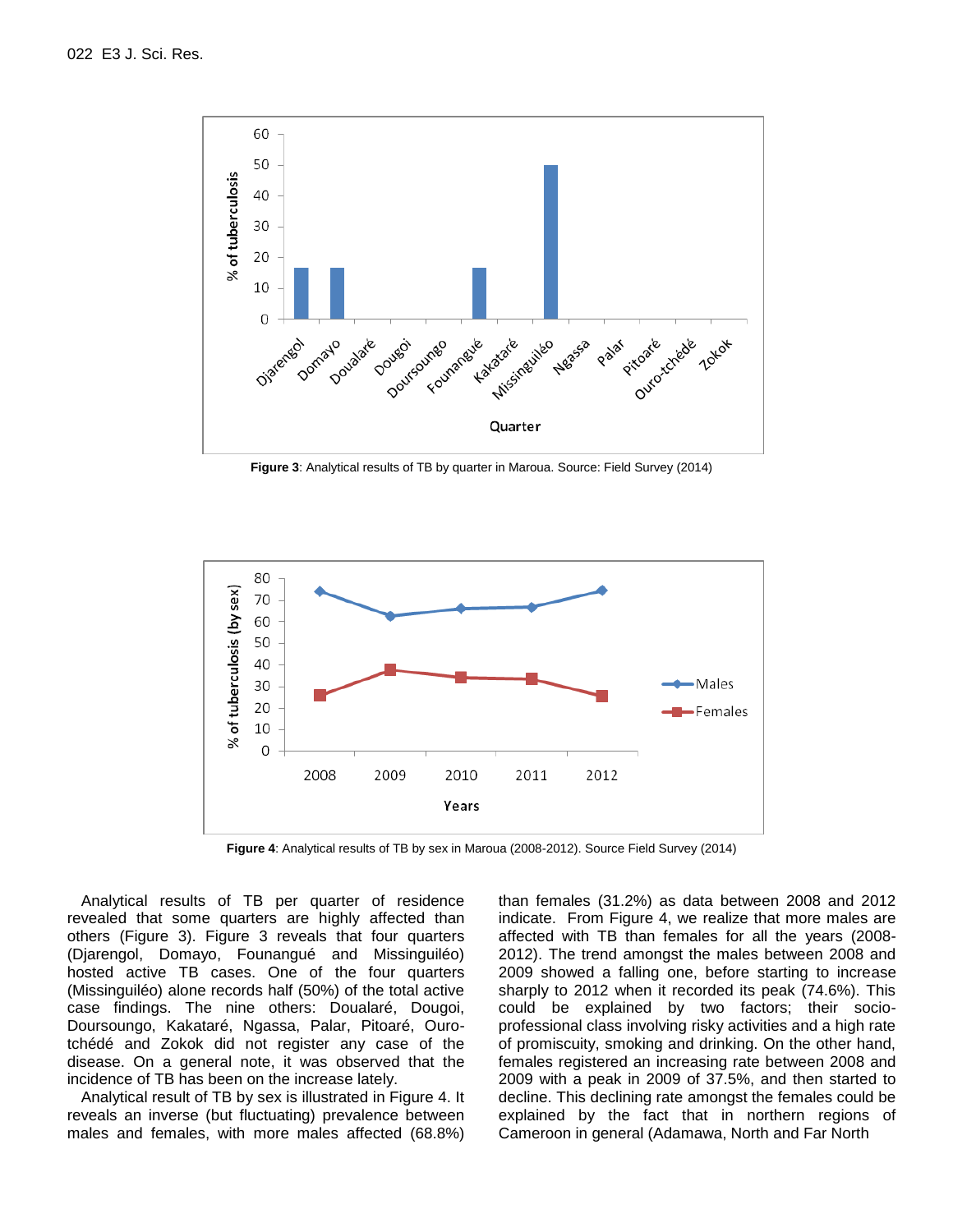

**Figure 5**: Analytical results of TB by age group in Maroua. Source: Field Survey (2014)

#### **Table 2**: Perception of TB by 250 respondents in Maroua

| <b>Item</b>                                             | Yes | %     | No  | %    | %<br>Don't know |
|---------------------------------------------------------|-----|-------|-----|------|-----------------|
| Awareness of TB and its adverse health effects          | 348 | 89.3  | 29  | 7.4  | 3.3<br>13       |
| Notion that TB is caused by seasonal variation          | 370 | 97.87 |     | 3.08 | 08<br>2.05      |
| Notion that TB is transmitted within the community      |     |       |     |      |                 |
| by affected individuals                                 | 203 | 52    | 108 | 27.7 | 20.3<br>79      |
| Awareness of TB symptoms including HIV/AIDS             | 109 | 27.9  | 106 | 27.2 | 175<br>44.9     |
| <b>Exposure to DOTS (early detection and treatment)</b> | 360 | 92.3  | 26  | 6.6  | 04<br>1.1       |

Source: Field Survey (2015)

Regions), custom holds that women go out very little (shopping for example is done by men) which make them less exposed to the risk of contracting TB.

Analytical result of TB by age group was also ensured. The result showed that the most affected age group is the active one (15-44) with 65.9% as shown in Figure 5. Cartographic representation of the frequency of TB in the studied neighbourhoods depicts areas of high (>21%), medium (1-20%) and nil (0%) prevalence (Fig. 6). Variations however exist within the first two categories. Detailed examination of the 1-20% category for example reveals areas of 10.5%, 16.7% and 19% respectively. Analytical results of the 250 questionnaires retrieved from the inhabitants out of the 390 administered to sample their perception of TB is shown in Table 2. The results showed that 89.3% of the inhabitants are aware of the disease and its adverse health effects. With regards to the cause of the disease, 94.87% of the inhabitants are of the opinion that it originates from seasonal variations in the elements of precipitation, temperature, humidity and winds; while another 52% hold the view that it is transmitted within the community by affected individuals as a result of interaction, promiscuity, poor hygienic conditions and ineffective sensitization.

#### **DISCUSSION**

The high prevalence of TB in Maroua ties with the country trend. Studies by Bowong and Kurths (2010) earmarked Cameroon as a country with a high prevalence of TB. According to the National Tuberculosis Programme Report No.16 of May 2011 cited in Koro Koro *et al*., (2012), the incidence of all clinical forms of TB in the country is about 25,000 new cases per year. It is estimated by WHO cited in Ane-Anyangwe *et al*., (2006) to be 17.8% and the incidence in 2000 was estimated to be over 300 cases per 100,000 inhabitants with an estimated 21,594 new sputum smear-positive cases. In 2003, the incidence rate of smear positive (sm+) PTB cases in Cameroon was estimated at 78 per 100,000 population (WHO, 2004). Noeske *et al*., (2006) on their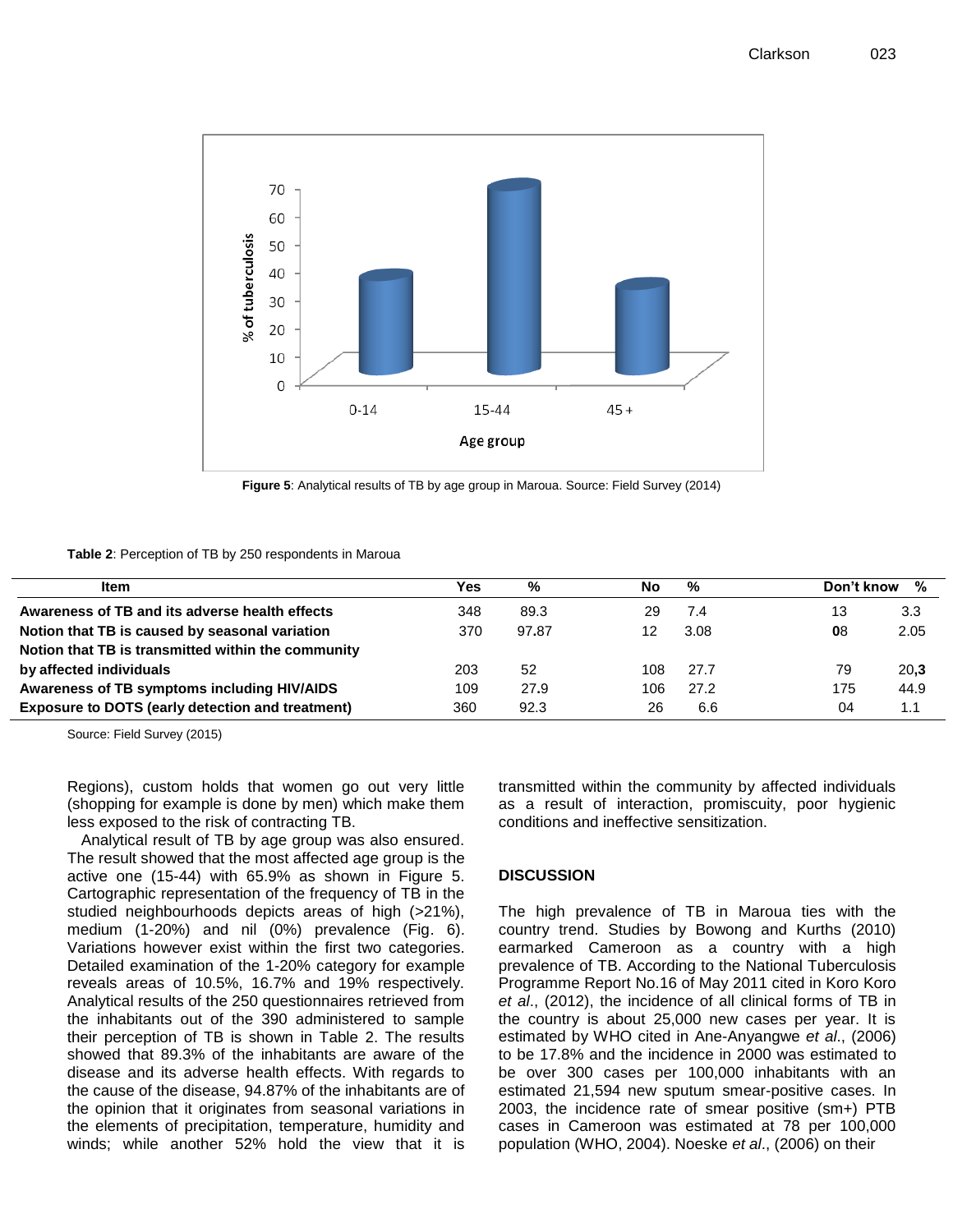

Source: Geoeyes, 2015 (Google earth Pro.), SOGEFI-2015 and datas using GPS. **Figure 6:** Cartographic representation of the frequency of TB in 13 neighbourhoods in Maroua

By Wanie Clarkson Mvo, july 2015.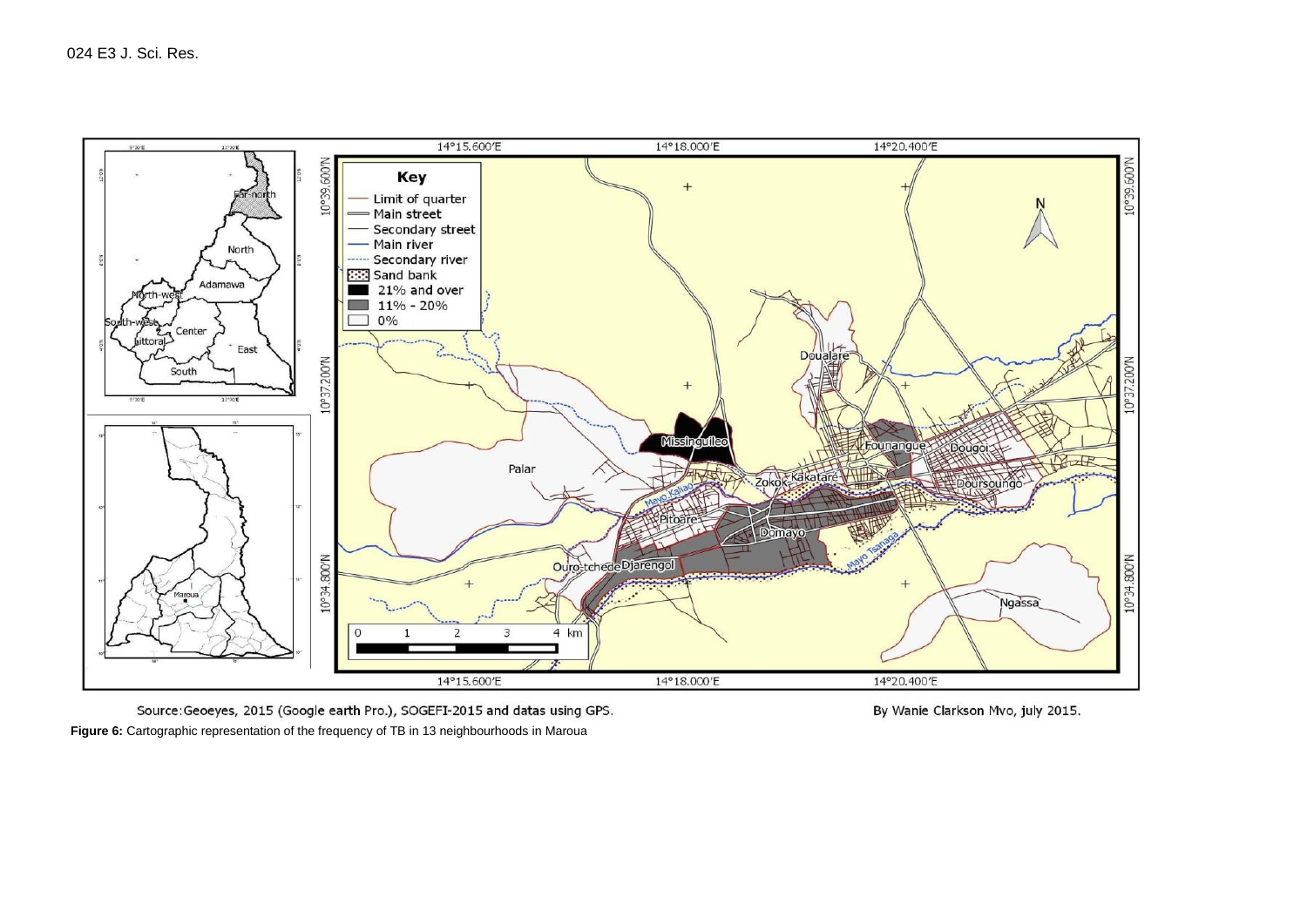Urbanization and malnutrition are major risk factors of TB in the study area. The over 400,000 inhabitant of Maroua today is a propelling factor for the disease as a result of overcrowding and congestion, high level of promiscuity, sub-standard housing development, unemployment, poverty and lack of health infrastructures that characterize the area as is the case in CDC camps in the South West Region where plantation workers reside (Kamuolratanakul *et al*., 1999 in Ane-Anyangwe *et al*., 2006). Malnutrition results to TB from a bi-directional linkage (Chandra, 1991; Macallan, 1999 all cited in Noeske *et al*., 2006). Cegielski and Murray (2004) and Connolly *et al*., (2004) all in Noeske *et al*., (2006) however argues that the correlation between malnutrition and TB is weak and their biological link is not well known.

On a general note, food production has been on a decline in Cameroon. Fonjong (2009) notes that the country has gradually moved away from one of food abundance to a country experiencing food shortages forcing it to receive her first donation of 2,600 metric tons of food from the United Nations (UN) and Food and Agricultural Organization (FAO) in August 1991. This action by the government was an attempt to remedy the food insecurity situation which is one of the tenets of the New Agricultural Policy introduced by the government in the early nineties. Unfortunately, malnutrition has been experienced in Cameroon since 1991, particularly in Maroua. The situation is so severe that it does not only jeopardize government's vision but also constrain her effort to eradicate poverty and hunger by 2015 as stipulated by the Millennium Development Goal 1. The Far North Region in general and Maroua in particular is the most affected region by famine and malnutrition in Cameroon as a result of several exogenous factors. Cameroon Tribune No. 10886/7085-45 of Monday 20th July 2015 heralds that in this transborder region with Nigeria, transborder insecurity marked by attacks and atrocities by the Islamic sect Boko Haram based in Nigeria has aggravated in the region. The mass exodus of people and abandonment of goods and homes has shoved thousands of people into food insecurity. An estimated >140,000 households are affected by the atrocities of this terrorist organization. Similarly, the arrival in the region of thousands of Nigerian refugees has exerted a strong pressure on resources. The presence of refugees also increases the prevalence rate of TB. Climatic hazards are also serious threat to agricultural production in this region. At the end of the 2014 cropping season, local officials of the Ministry of Agriculture and Rural Development (MINADER) identifies a cereal deficit of 132 000 tones while the food needs of the region was estimated at over 770000 tones.

Despite the high prevalence of TB in the study area, efforts by the government in the fight against the disease since the establishment of the NTP in 1997 are helpful via development in health systems and diagnostic tools, administering drugs free of charge in Cameroon and vaccines in the control of future TB especially as it is a curable and controllable disease. The Core Group (2013) notes that globally, TB cases declined to 8.8 million cases in 2011 and the rate of mortality from TB has dropped by 40% since 1990. The most effective and recommended WHO strategy to achieve this is through DOTS developed by Karel Styblo, now called WHO's stop TB strategy. Governments from around the world formalized the accelerated expansion of DOTS in March 2000 in the Amsterdam Declaration to Stop TB. The Global Stop TB partnership has built on this commitment and developed a plan of action, the Global Plan for TB Control. This was further updated to the Global Plan II for 2006-2015, in line with the MDGs. A central aim of the plan is to ensure that by 2015, 70% of notified TB cases globally will have access to DOTS (Vassall, 2009). Thanks to the use of the DOTS strategy, 17 million people were treated in 9 years given bright prospects for halting the spread of the disease. Also, 8 out of 10 patients are successfully treated under DOTS programme, and 45% of infected patients were treated in 2003-up from 28% in 2000 (Kofi Annan in Gotera *et al*., 2005). DOTS is based upon the premise that the early detection and effective treatment of TB cases reduces both the current burden of TB and the spread of the disease. Murray (1991) in Vassall (2009) posits that this strategy is highly effective and cost-effective in low income settings like Cameroon in general and Maroua in particular. However, another study by Ane-Anyangwe *et al*., (2006) holds that treatment with DOTS does not provide complete coverage of the entire territory. In the study area, DOTS treatment confronts two major challenges: Firstly, many people in the area are reluctant to go to the hospital making it difficult to determine the real impact of the disease. Finally, there is the emergence of multi-drug resistance TB (MDR-TB) case findings which limits the effectiveness of TB treatment for patients.

The observed variation in the frequency of TB per the studied neighbourhoods depicts the high susceptible of TB in the urban milieu. This confirms an earlier study in the South West Region by Ane-Anyangwe *et al*., (2006) where Tiko (CDC camps and Mutengene) and Limbe (New Town, Unity quarter and CDC-Bota) stood out as the most highly infected areas with high prevalences in various quarters within these localities as well as Buea Town in Buea and Idenau which is a local sea port; while village settings like Mondoni, Bonadikombo and affluent neighbourhoods like Bokwangwo and Bonduma were least affected. In the same light, The Core Group (2013) highlights that TB is no respecter of persons and places as it occurs both amongst the rich and poor, whites and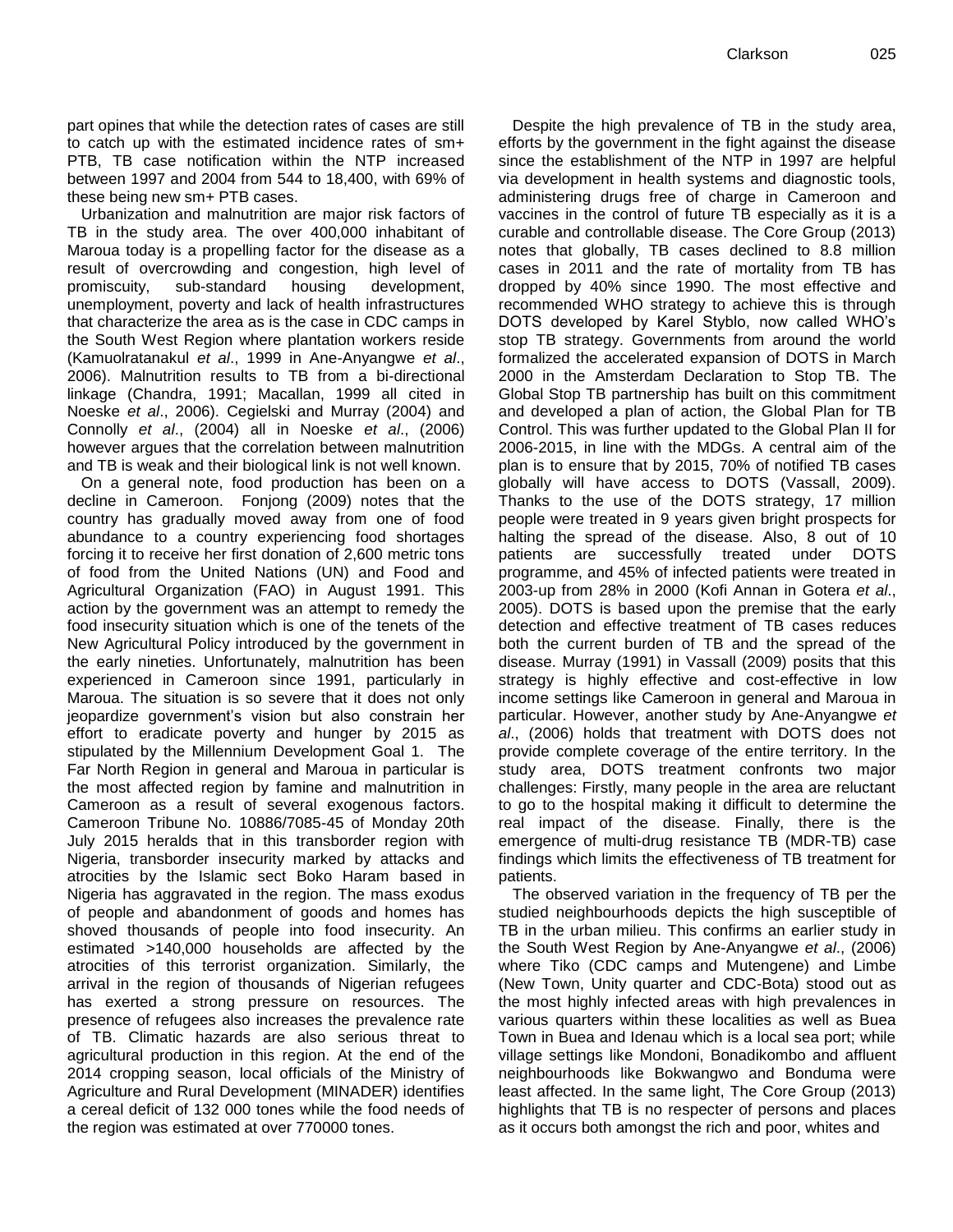blacks, villages and cities, schools, workplaces, departmental hostels, prisons and communities.

Sex disparity on TB prevalence is a controversial issue. The study reveals high TB case findings in males compared with females in the study area in affirmation with works by Ane-Anyangwe *et al*., (2006) and Noeske *et al*., (2006). Other studies however contrast this point of view. The Core Group (2013) observes that women are uniquely affected by TB and are often neglected in this epidemic, and that they are more likely to have active disease when compared to men, less likely to have access to health care, and often face greater stigma, including being labeled as "unmarriageable". In the study area, women are less exposed because they go out less frequently due to cultural norms. The high incidence of TB amongst the youthful urban population in the present study (15-44 years) is in line with studies by Ane-Anyangwe *et al*., (2006) who recorded more TB cases in the age group 21-30 years, closely followed by the age group 31-40 years in the Southwest Region as well as that of Noeske *et al*., (2006) amongst the 15-54 age group as a result of the advent of HIV/AIDS dominant among this age group in the country. The Core Group (2013) postulates that the high incidence of TB amongst the youthful population decrease their ability to contribute to socio-economic development and support their families.

## **CONCLUSION AND RECOMMENDATONS**

Data from the survey shows a high prevalence (7.33%) and increasing incidence of TB in the study area, suggesting that urban areas are potentially high risk environments for TB transmission. The high prevalence of TB in the town decreases life expectancy thereby jeopardizing socio-economic and urban development which is a process of social, economic and urban development in a society aimed at improving standards of living, life expectancy, literacy and levels of employment. In 2014, Cameroon's growth rate stood at 5.3%, below the 6% average growth target set in the 2010-20 Growth and Employment Strategy Paper (GESP) which aims to include the country into the group of emerging nations by 2035. The population of this region has witnessed a dramatic increase in recent years as observed in 2010 by BUCREP, accompanied by increasing rates of TB infection. The link between TB and adverse health effects was directly expressed by 89% of the inhabitants showing the role of the disease to the livelihood of the population. Despite free TB treatment with DOTS with assistance from the World Bank, many people in the area still die from the disease due to ignorance as an astonishing 94.87% of the population relate its cause to seasonal variation, while 20% of them did not even know the cause and 45% the symptoms. This study gives analytical results of TB in Maroua as well as provides

recommendations for policy intervention in the fight against the disease. It highlights that due to the high prevalence and increasing incidence of TB in the city, the population is exposed to greater levels of vulnerability thus exposing them to greater levels of mortality and morbidity, poverty, unemployment, deprivation and illiteracy. There is need therefore for urgent preventive measures via the following recommendations:

The government should try and create a Community-Based Approach (CBA) to tackle TB in the town since anyone can get the disease-men, women, children, physically disabled, etc. The CBA should form a nexus between community members, NGOs, CIGs, civil society organizations, community health programmes, development organisations, religious groups, patient advocates, kinship groups, traditional rulers, public health doctors, nurses, midwives, neighbourhood associations, households and individuals in the fight against TB. It should be a complement, not a replacement of the NTP of the government, and the local language (Fulfulde) that is widely spoken in the region should largely be the language of instruction. Also, to control the spread of TB in the town, policy makers should identify, plan and channel financial and economic resources to TB programmes as recommended by Vassall (2009). This should be sustained by funding and political commitment. To curb the problem of ignorance, there is need for the NTP in partnership with the CBA to step up sensitization campaigns by aimed at encouraging patients to go for hospital diagnosis and treatment, educate public and health workers, reduce stigmatization via education, and identify and give advice to patients. Likewise, there is the dire need to increase, train and better equip workforce for the fight against TB in the town in order to salvage the current situation so as to effectively improve the health of patients.

Perhaps to prevent the further spread of TB to other members in the community, a policy to quarantine the identified patients and inhibit their movement from one region to another during treatment could be implemented. More so, there is need for the intensification for the fight against HIV/AIDS since it co-exists with TB in the most cases via the provision free of charge of anti retroviral drugs and encourage the use of condoms against a population whose custom forbids its use. Coupled with the above, there is need to extend the range of the use of DOTS to involve all or a vast majority of the infected patients, who currently do not have access because of its limited supply, as well as voluntary TB and HIV/AIDS counseling as recommended by the National Aids Control Programme in the country.

Finally, to encourage many of the patients to seek diagnosis in the hospital, there is need to subsidies to half, or completely eradicate the laboratory test fee for TB which currently costs 1000 FCFA. This is important because majority of the inhabitants complained they lack the money to take the test and know their status and so